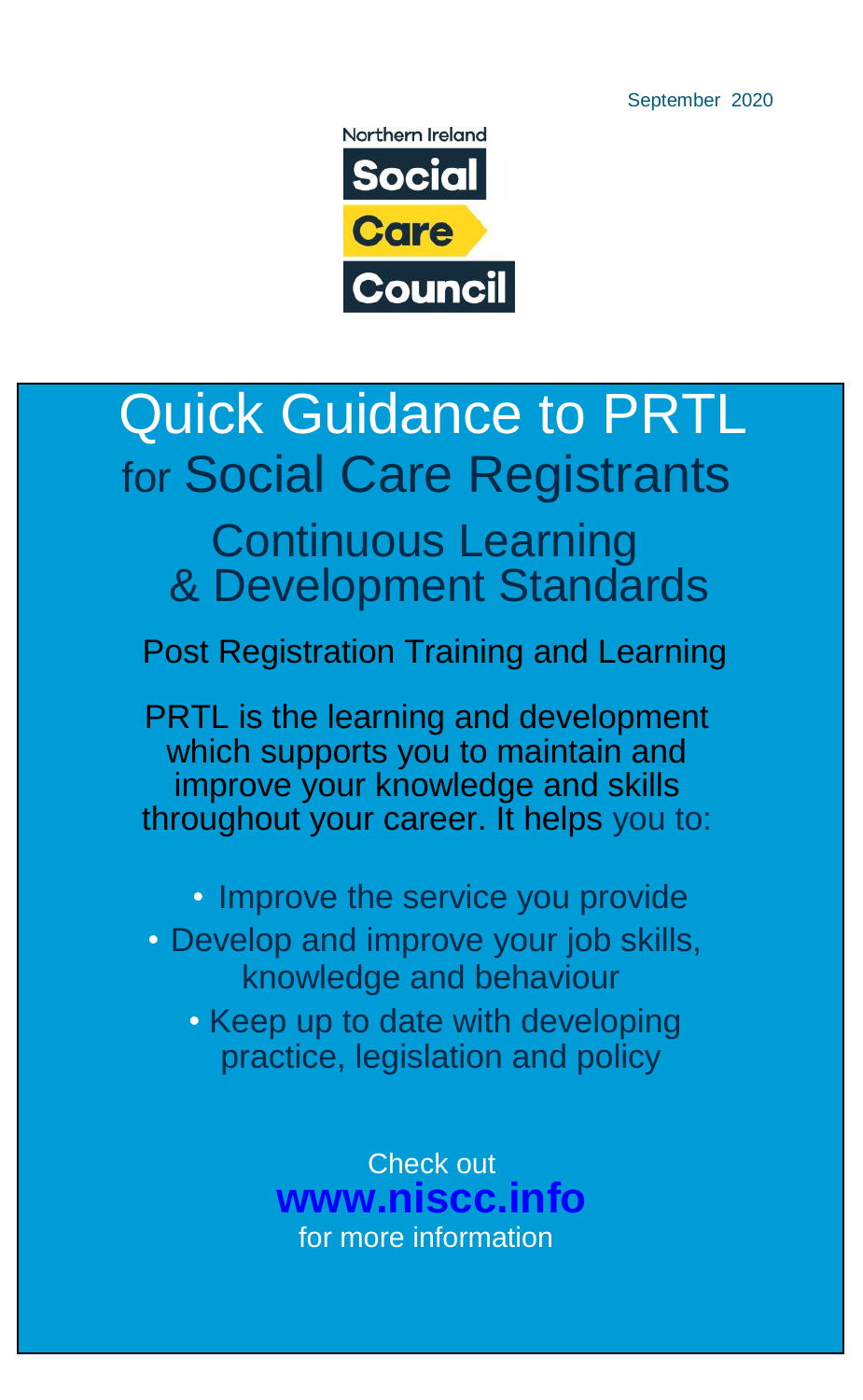# **What do**es PRTL mean to you?



As a SOCIAL CARE WORKER you will have *5 years* to meet your PRTL requirements



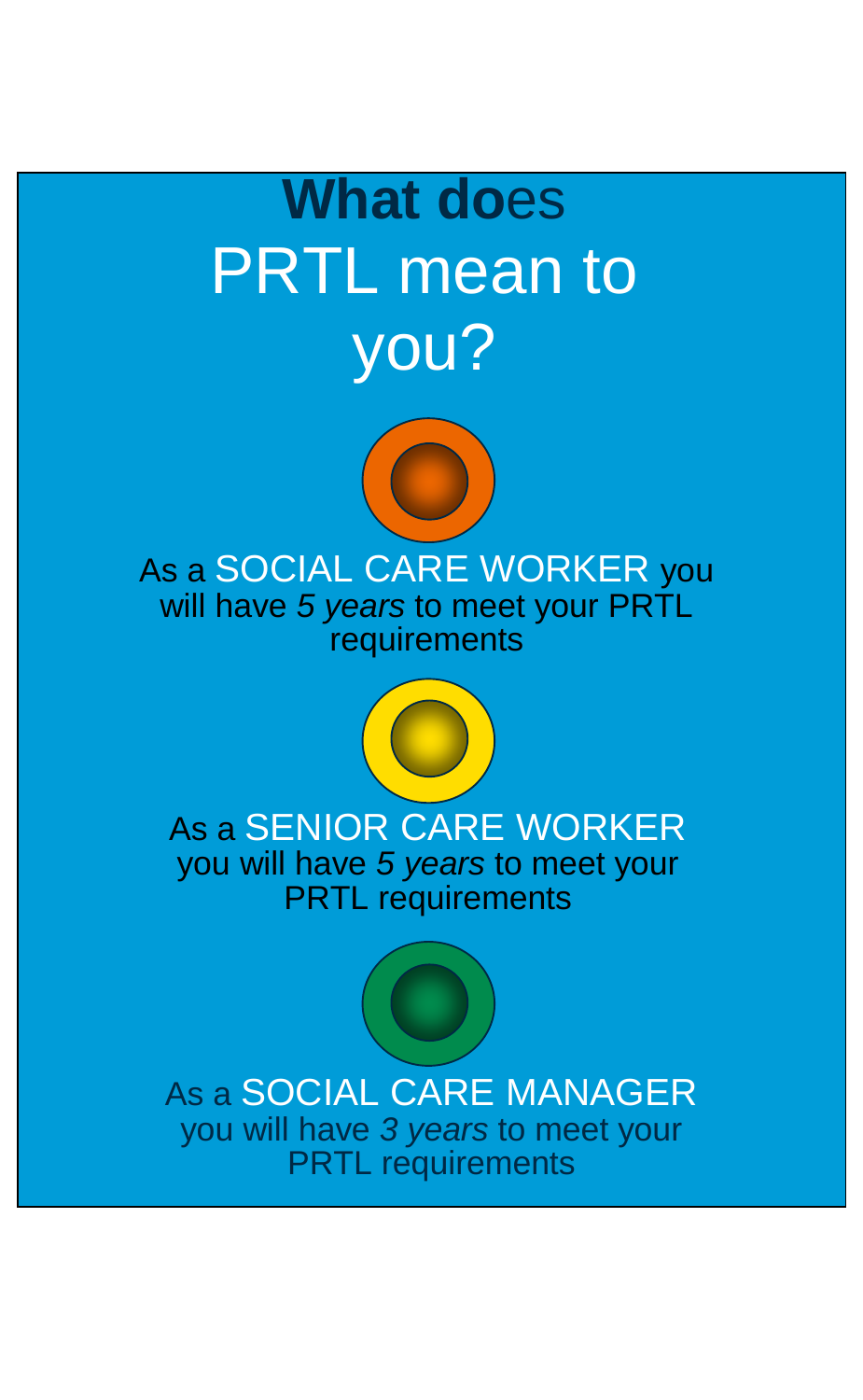## **T**he

# Four stages of PRTL

• Planning • Keeping a record of your learning • Review your progress • Compiling your PRTL submission Throughout your registration period you should continue to discuss your learning and development needs with your manager. Consider what you need to do in order to improve and develop your skills and knowledge required for your job. Keep a

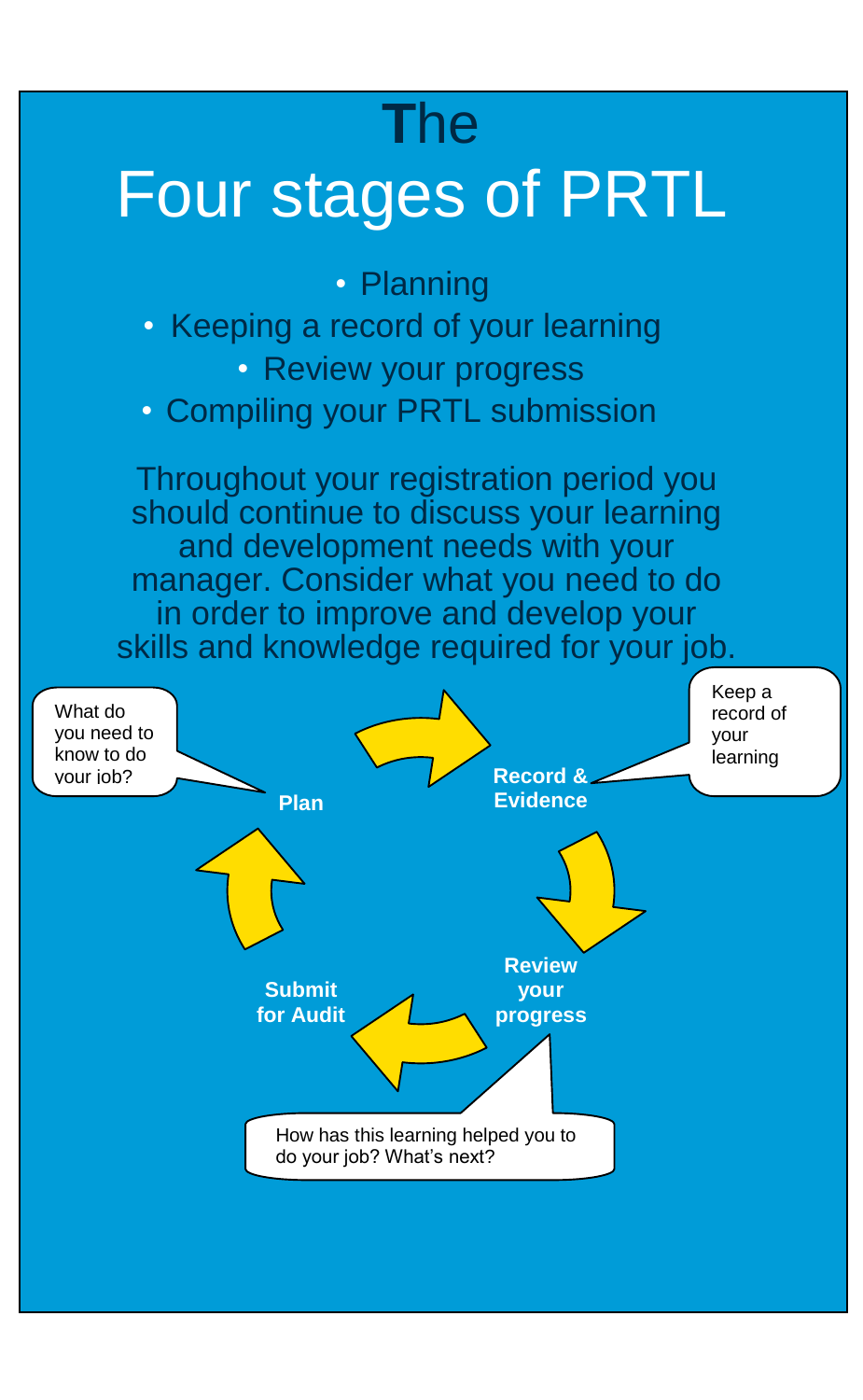**The Co**ntinuous **Learning and Development Standards** 



#### SOCIAL CARE WORKER

Principles of care, Communication, Health & Safety, Safeguarding, Social Care Skills



#### SENIOR CARE WORKER

Principles of care, Communication, Health & Safety, Safeguarding, Social Care Skills + Supervision & Appraisal



#### SOCIAL CARE MANAGER

Principles of care, Communication, Health & Safety, Safeguarding, Social Care Skills + Leadership & Management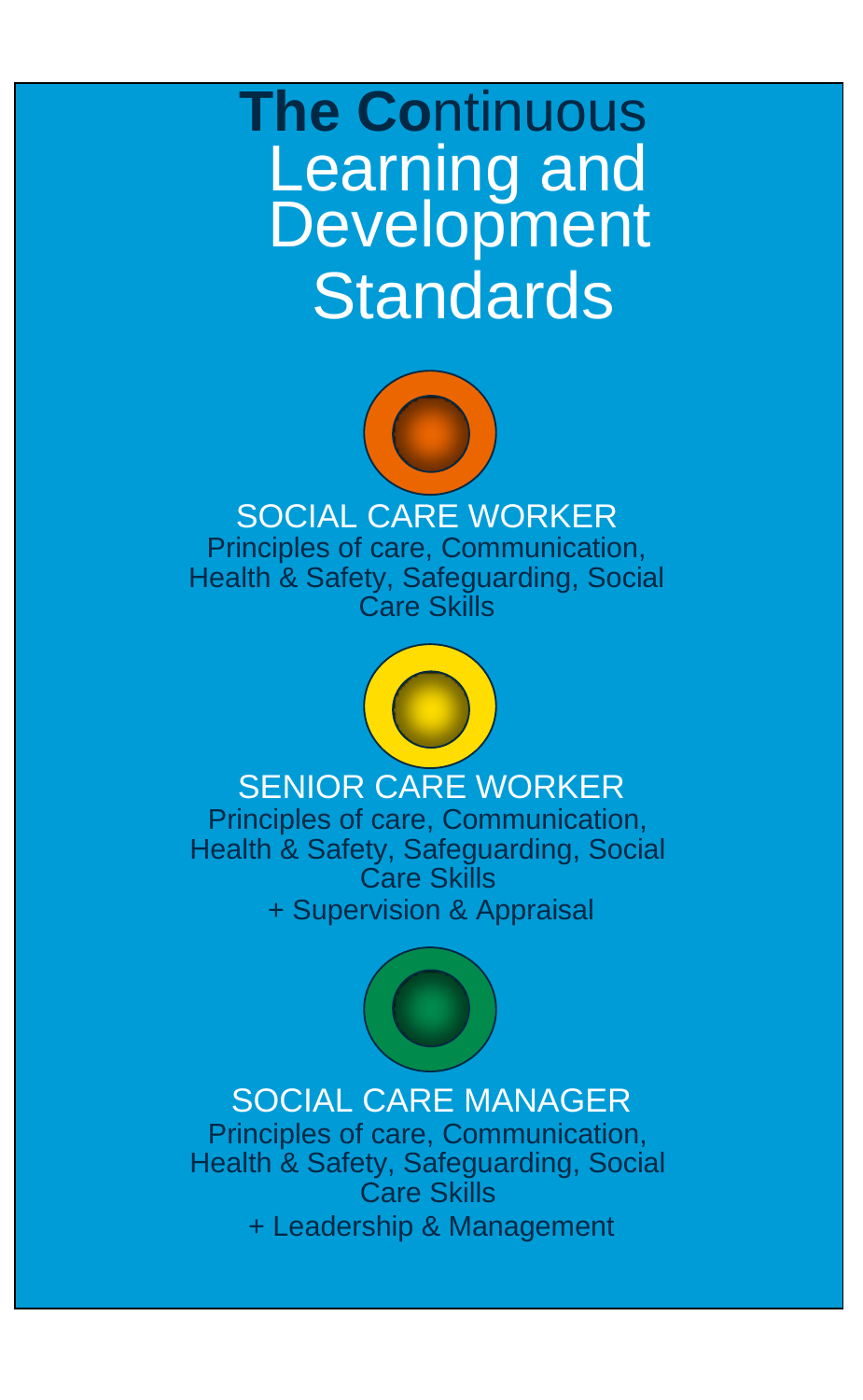

Your manager will with your agreement draw up a Personal Development Plan.

### Your plan should include:

- What are your learning needs?
- What will you do to meet those needs?
	- When will you do it?
	- How will you do it?

• How will you benefit from the learning and development?

> For more information **www.niscc.info** and visit the PRTL section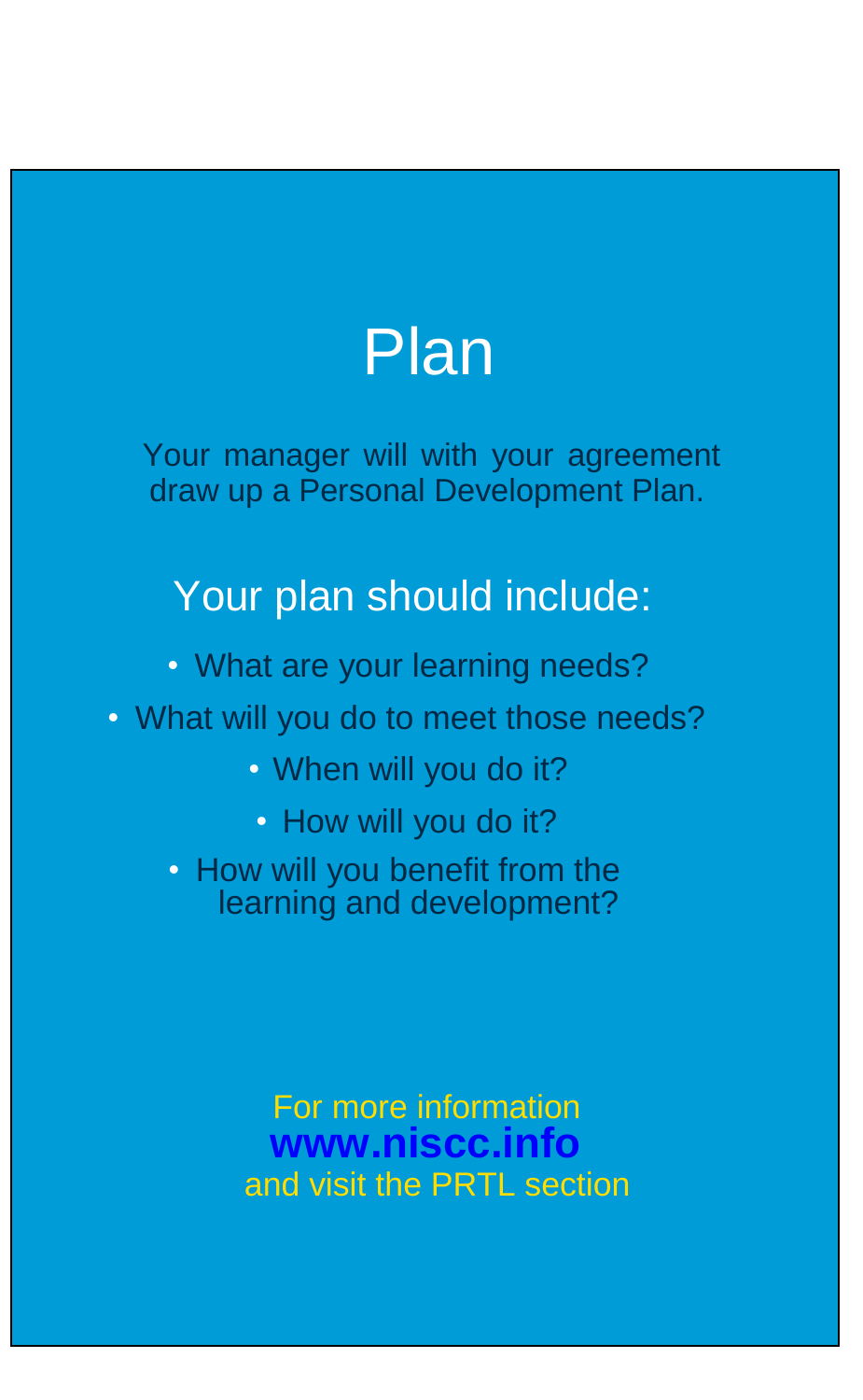# Record & Evidence

Keep a record of your learning and development activities, including how you think they have improved the way you do your work and the service you provide, in other words 'evidence' how they have helped you do your job.

The simplest way to do this is to create an online account with the Northern Ireland Social Care Council and update the PRTL section as you go.

Guidance on how to do this is can be found in the PRTL section of the Northern Ireland Social Care Council website:

w**[ww.niscc.info](http://www.niscc.info/)**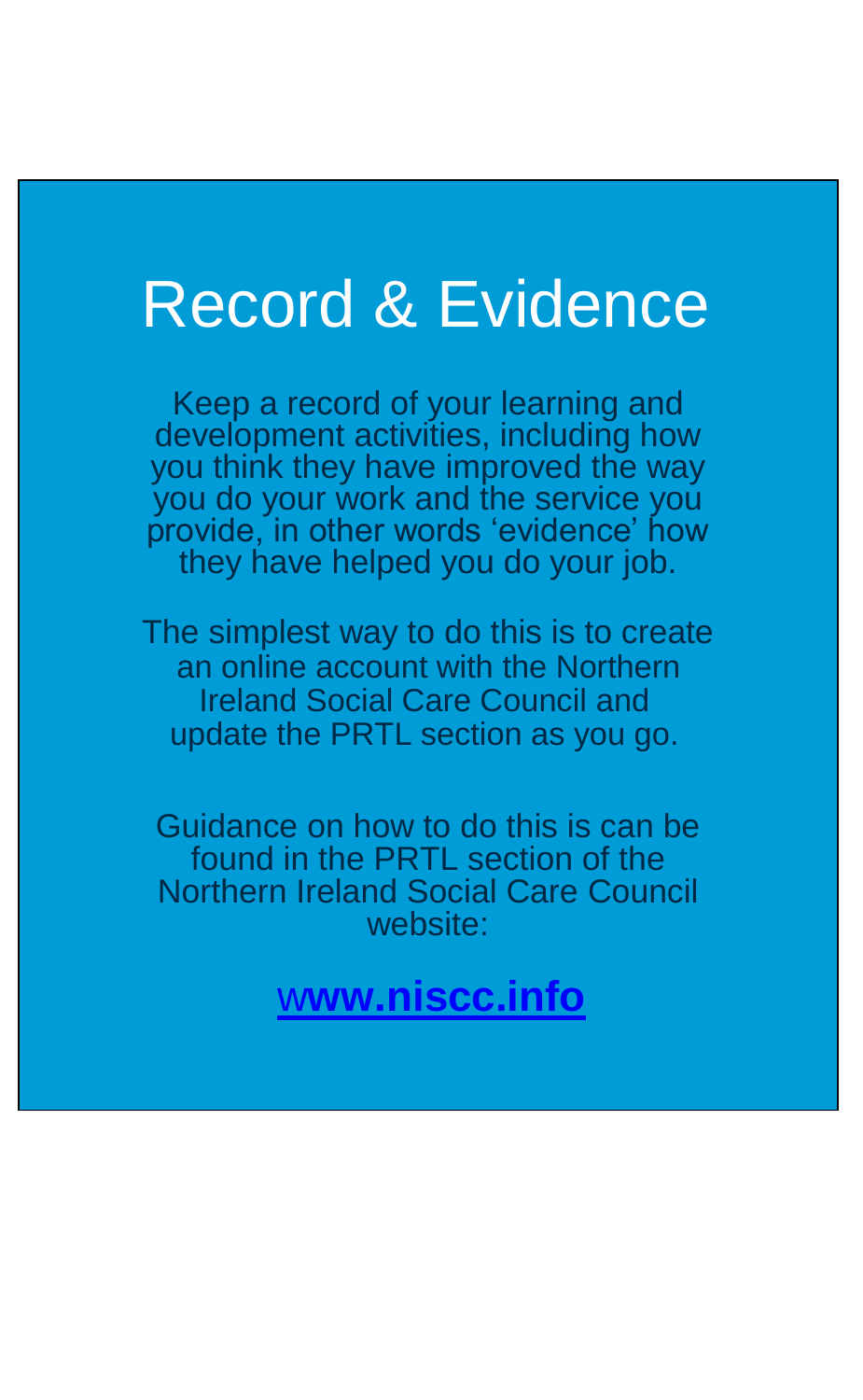### **How to evidence your learning and development:**

## Keep:

- Certificates of training, seminars or conferences attended
	- Copies of articles you have read
- Minutes of meetings e.g was there a discussion on how to work in a particular way with someone?
	- A record of your work shadowing activity

These can help you count the hours you have spent on your professional development.



**Keep your records up to date – each time you go to a training day, read an article, or work shadow – write it down and include how it has helped you in your job.**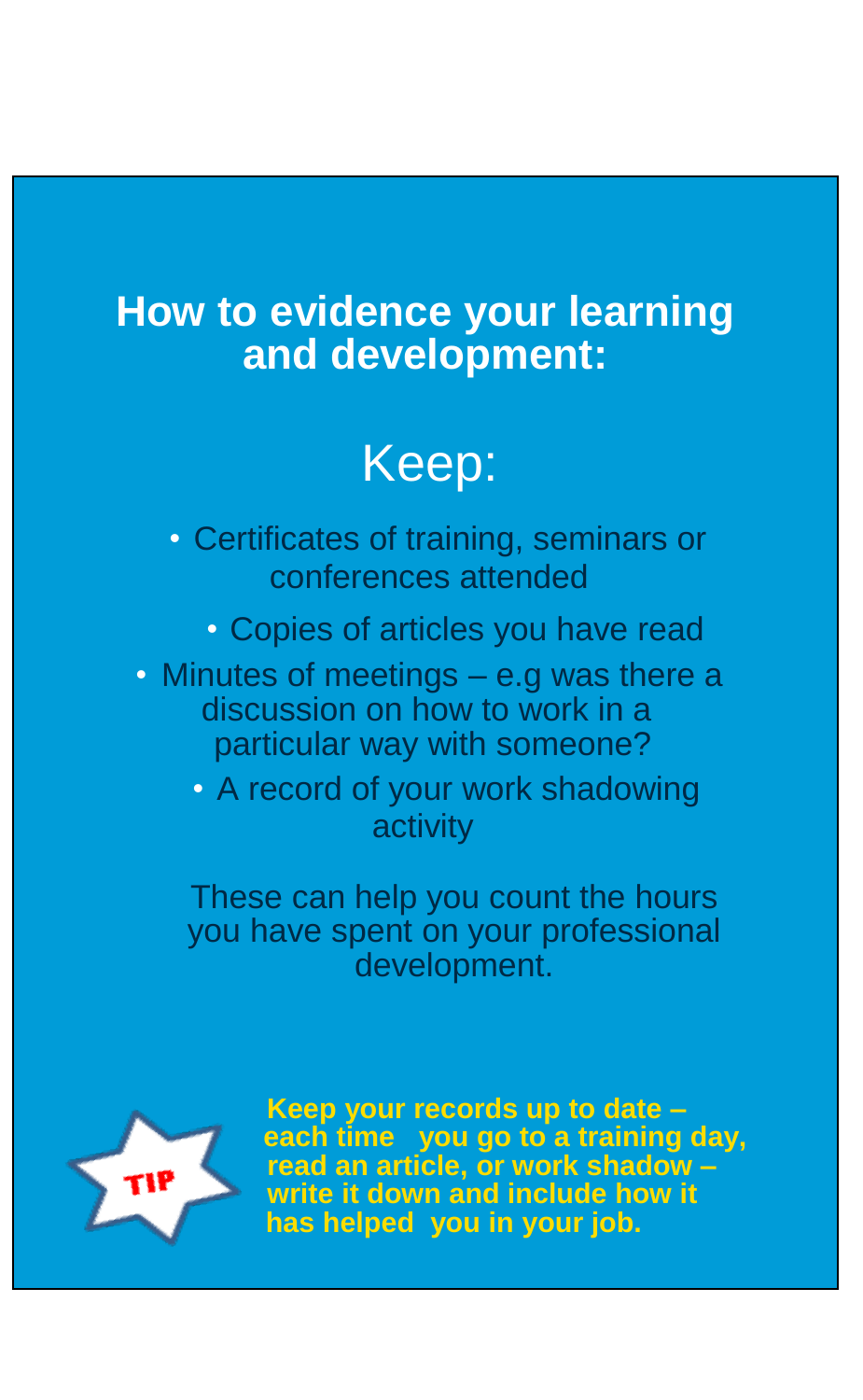# **How to...** Review your plan

Once you have completed your plan, started your learning and development path, and begun collecting the evidence, you and your manager will regularly review and update your plan.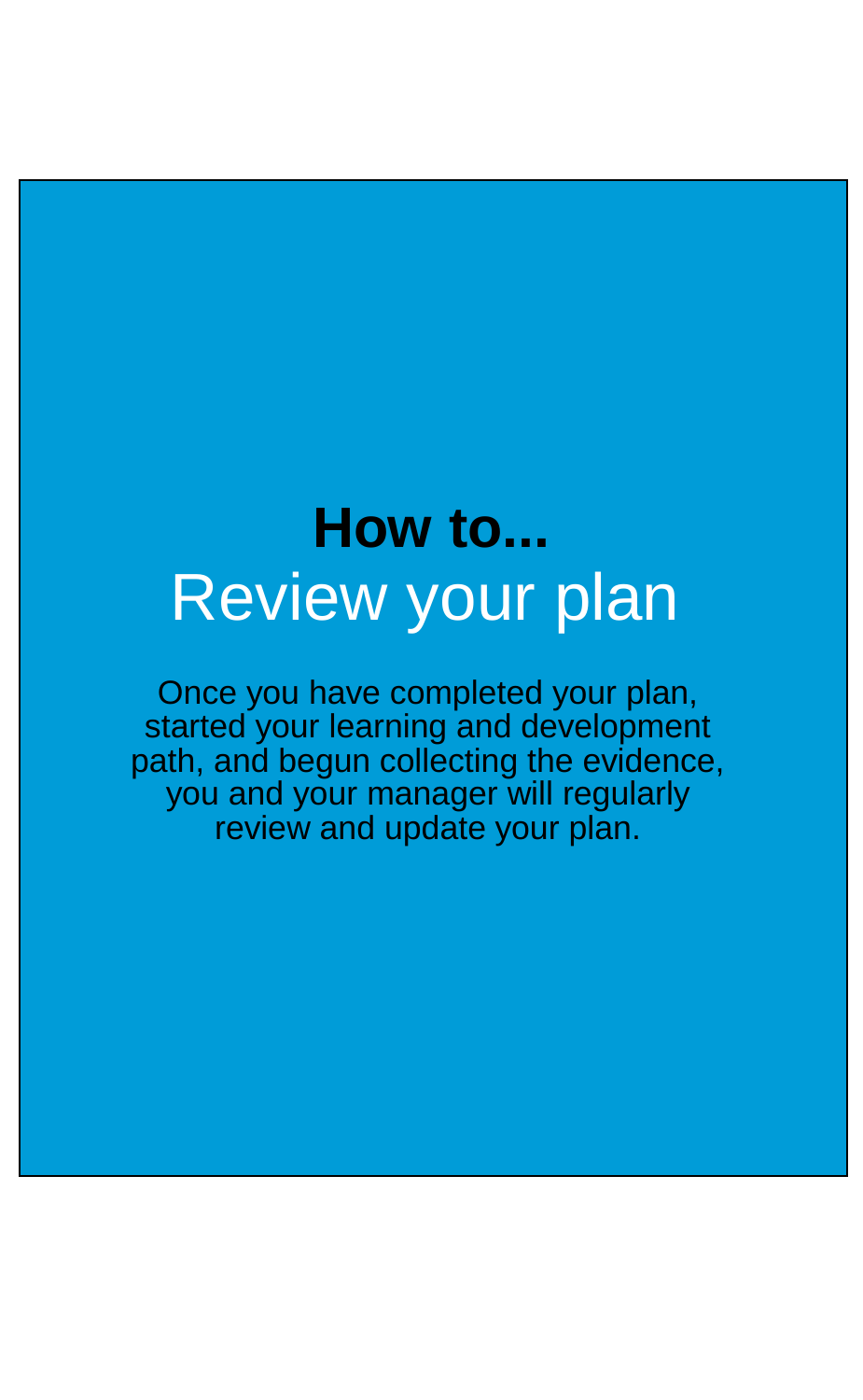### **Why review?**

If your job role changes, or you begin caring for/supporting someone new, you may need to review and amend your learning and development plan.

There are many reasons why you might need to review and amend your learning and development plan.

- Discuss your plan with your line manager once a year
	- Has your role changed?
- Is the plan still meeting your learning and development needs?

• Amend and update your plan if required



**Ask your manager for a yearly review of your learning and development plan.**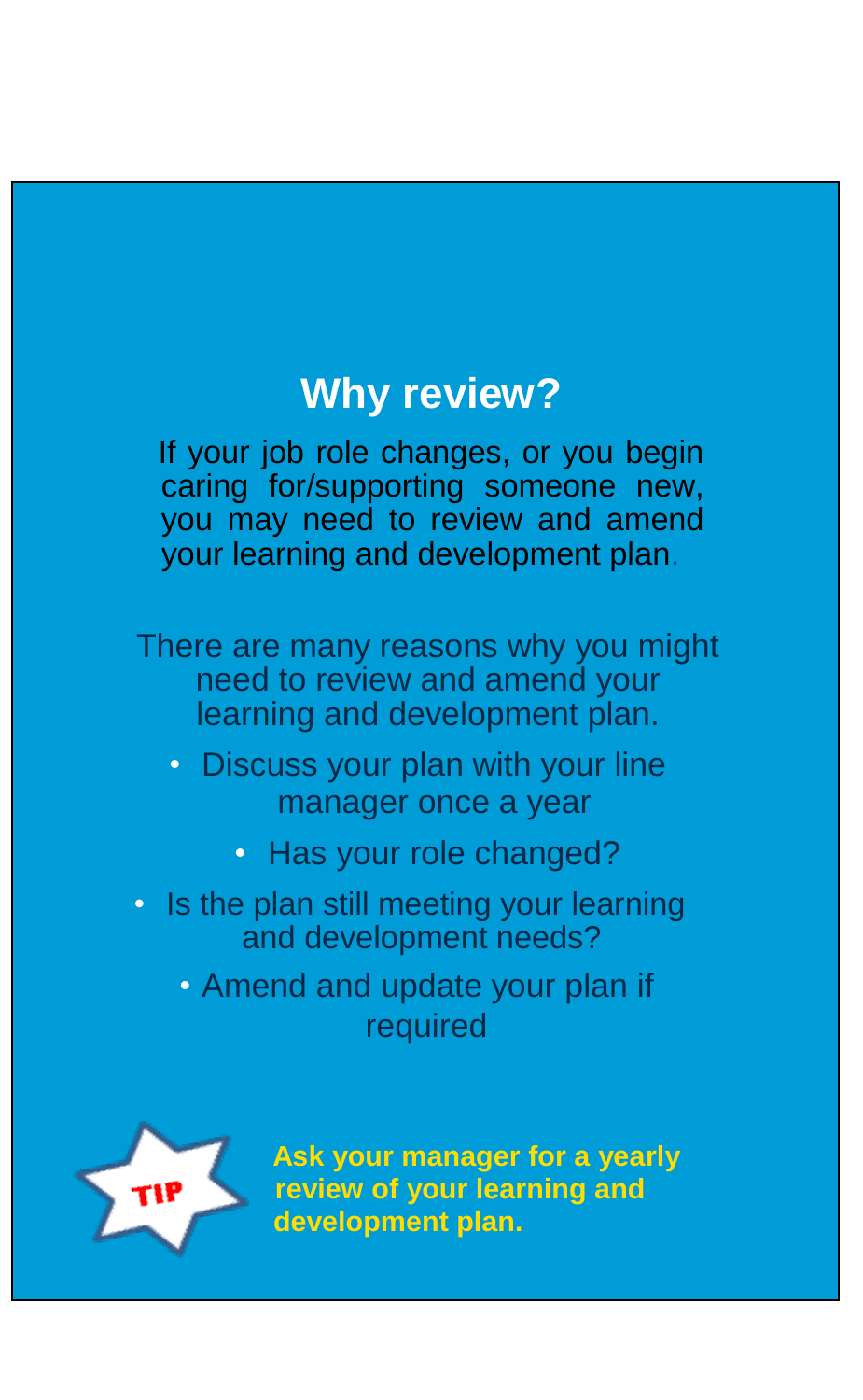# **How to**... Submit your PRTL

When it's time to renew your registration you will have to confirm that you have completed the 90 hours of PRTL required.

Twice a year the Northern Ireland Social Care Council will select a sample of social care registrants for audit. This is to check that social care staffs are meeting their registration requirements.

If selected for audit, you will be told in advance and you will have 90 days to send us your PRTL submission.

### What to do if selected for audit

• You should reflect on your learning and development over the period of your registration and explain how this has made a difference to your practice

• It is important to detail training and professional development completed in your current role

• Explain the connection on how training improves your practice and how this has made a difference to the outcomes for service users, carers and the service.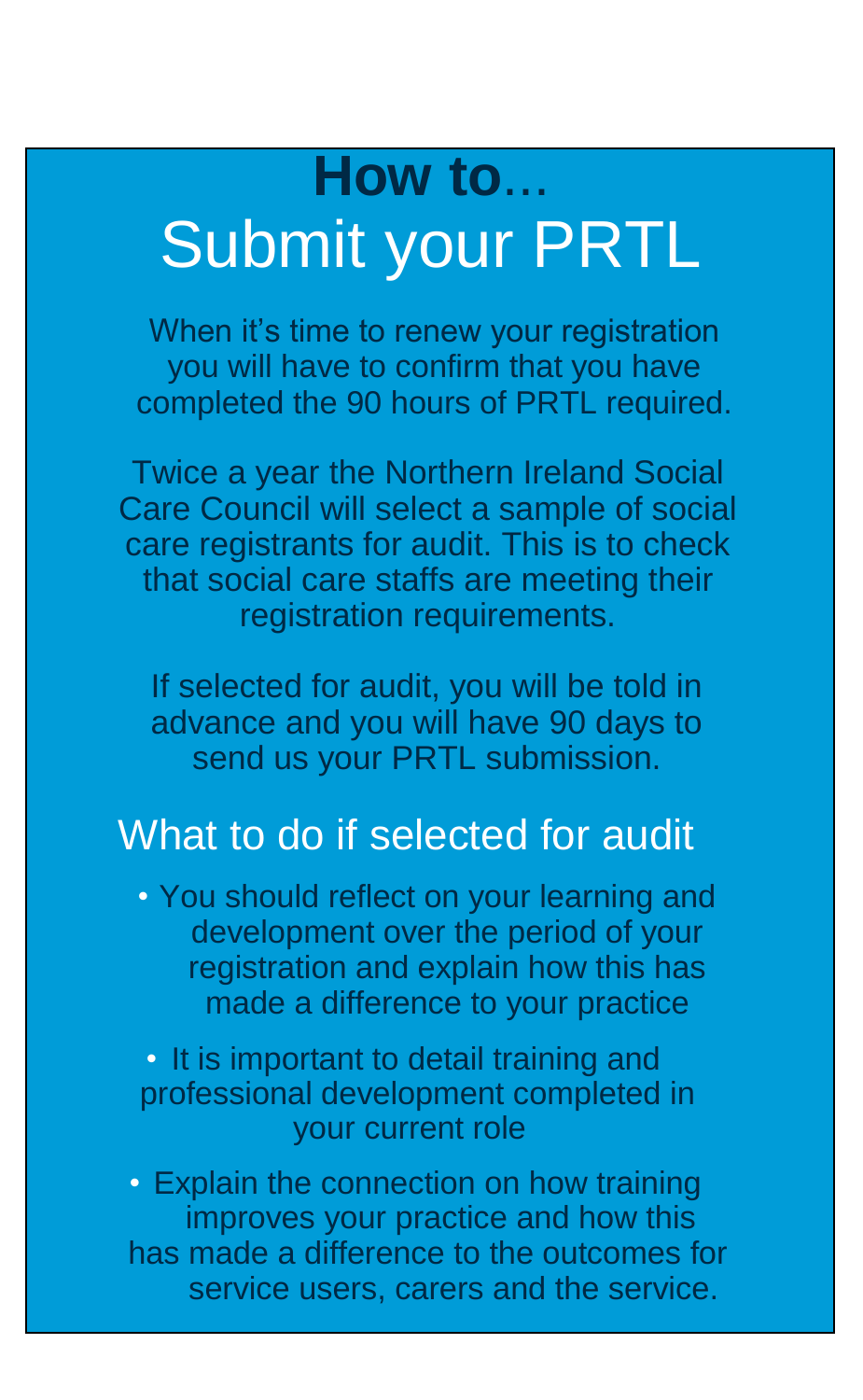

#### **SOCIAL CARE MANAGERS**

You are required to submit a personal statement that reflects on your learning and the professional development impact achieved for you and the people you support.

If you are selected for Audit and have completed a relevant qualification in the registration period you may be considered exempt from providing the Northern Ireland Social Care Council with a PRTL submission for that audit.

 You will be required to supply certificates of the relevant qualification you hold and the Northern Ireland Social Care Council will consider that evidence.



**See PRTL Guidance for Social Care Registrants for more information [www.niscc.info](http://www.niscc.info/)**